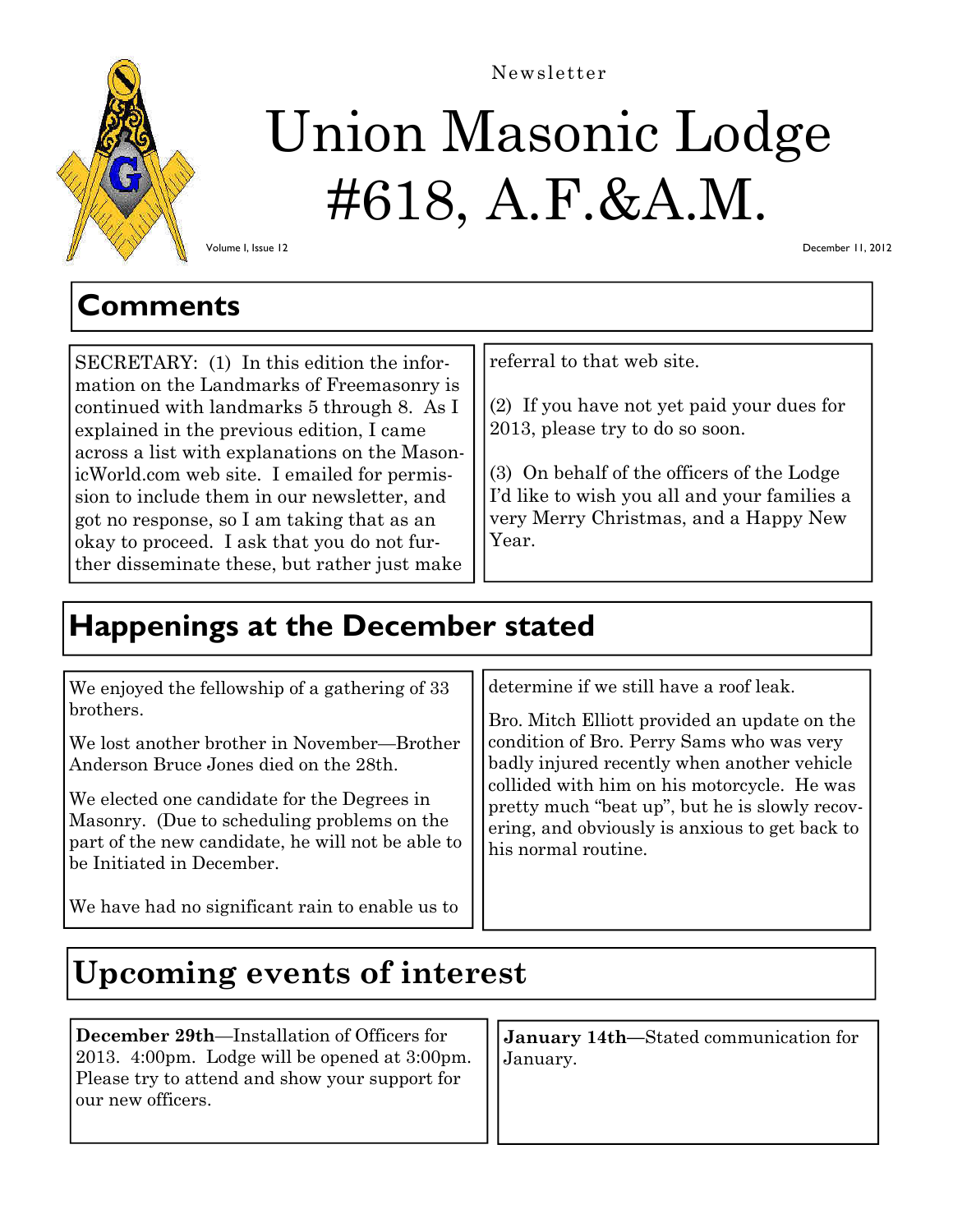## **December Birthdays (by age)**

| <b>AGE / BIRTH DATE REPORT</b><br>(sorted by age)<br><b>Age Birth Date Name</b><br>85 12/05/1927 ELLIS P. AUSTIN<br>78 12/15/1933 CLADWELL P.<br><b>HATLEY</b><br>78 12/31/1933 ATLAS J. RUSH-<br>l ING<br>76 12/03/1936 BILLY M. SLOOP<br>175 12/04/1937 BROOKS R. MUL-<br>l LIS | 70 12/06/1942 WILLIAM B.<br><b>RITCHIE</b><br>66 12/17/1945 HERIOT L. MULLIS<br>66 12/01/1946 CHARLES C. LUD-<br><b>WIG</b><br>64 12/03/1948 RICHARD D. SIMP-<br><b>SON</b><br>62 12/03/1950 DARRELL E. CLINE<br>59 12/01/1953 WILLIAM A.<br><b>BROOKS JR</b> | 54 12/27/1957 MARK B. DOUG-<br>LAS<br>53 12/06/1959 BILLY M. MOR-<br><b>GAN</b><br>39 12/26/1972 BRIAN A. BECK<br>37 12/14/1974 DAVID A. BULL-<br><b>OCK</b> |
|-----------------------------------------------------------------------------------------------------------------------------------------------------------------------------------------------------------------------------------------------------------------------------------|---------------------------------------------------------------------------------------------------------------------------------------------------------------------------------------------------------------------------------------------------------------|--------------------------------------------------------------------------------------------------------------------------------------------------------------|
|-----------------------------------------------------------------------------------------------------------------------------------------------------------------------------------------------------------------------------------------------------------------------------------|---------------------------------------------------------------------------------------------------------------------------------------------------------------------------------------------------------------------------------------------------------------|--------------------------------------------------------------------------------------------------------------------------------------------------------------|

# **January Birthdays (by age)**

| <b>AGE / BIRTH DATE REPORT</b><br>(sorted by age)<br><b>Age Birth Date Name</b><br>92 01/02/1920 JAMES B. ROB-<br><b>ERTS JR</b><br>76 01/03/1936 CHARLES E.<br><b>MORRIS JR</b><br>74 01/09/1938 JAMES F. MOR-<br>GAN | 68 01/15/1944 ROGER D. RICE<br>66 01/19/1946 JACKIE H.<br><b>HARTSELL</b><br>65 01/01/1947 COY D. BLACK-<br><b>MAN</b><br>62 01/03/1950 KENNETH W.<br><b>FLOYD</b><br>61 01/26/1951 MITCHELL L.<br><b>REEDER</b> | 54 01/16/1958 JIMMY W.<br><b>BROOKS</b><br>51 01/18/1961 JOSEPH A. ABBA-<br><b>TIELLO</b><br>45 01/22/1967 MICHAEL W. HAT-<br><b>LEY</b><br>38 01/18/1974 BILLY D. MCKEN-<br>ZIE JR |
|------------------------------------------------------------------------------------------------------------------------------------------------------------------------------------------------------------------------|------------------------------------------------------------------------------------------------------------------------------------------------------------------------------------------------------------------|-------------------------------------------------------------------------------------------------------------------------------------------------------------------------------------|
| 70 01/01/1942 GERALD L.<br><b>GRESHAM</b>                                                                                                                                                                              | 59 01/19/1953 SAMUEL B. KEEN-<br>EY                                                                                                                                                                              |                                                                                                                                                                                     |

# **Of Masonic Interest (Ancient Landmarks of Freemasonry. Source: MasonicWorld.com)**

#### **25 LANDMARKS OF FREEMASONRY(5 - 8)**

#### **LANDMARK FIFTH**

THE PREROGATIVE OF THE GRAND MASTER TO PRESIDE over every assembly of the Craft, wheresoever and whensoever held, is a fifth Landmark. It is in consequence of this law, derived from ancient usage, and not from any special enactment, that the Grand Master assumes the chair, or as it is called in England, "the throne," at every communication of the Grand Lodge; and that he is also entitled to preside at the Communication of every Subordinate Lodge, where he may happen to be present.

(continued on p3)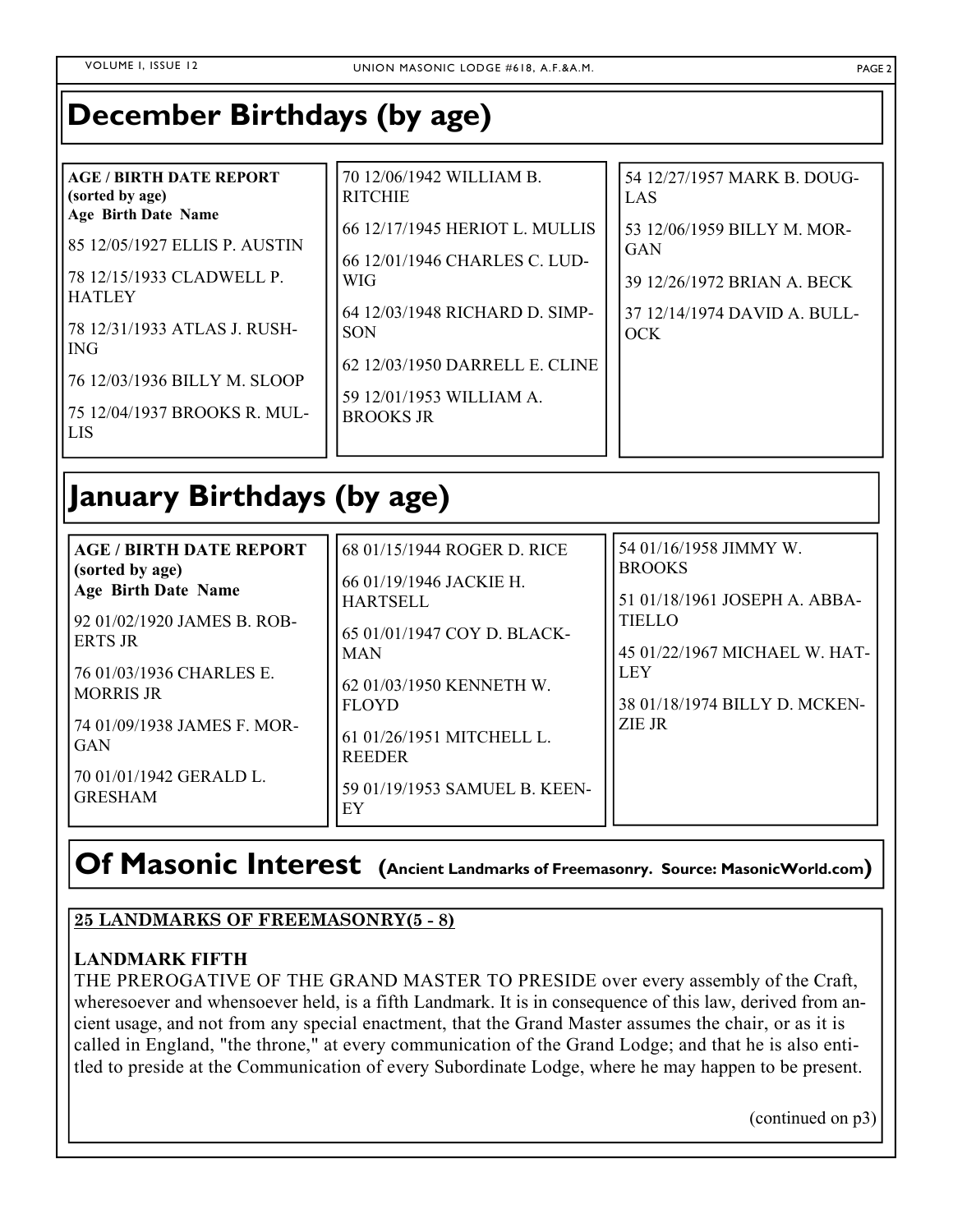(continued from p2)

#### **LANDMARK SIXTH**

THE PREROGATIVE OF THE GRAND MASTER TO GRANT DISPENSATIONS for conferring degrees at irregular times, is another and a very important Landmark The statutory law of Freemasonry requires a month, or other determinate period, to elapse between the presentation of a petition and the election of a candidate. But the Grand Master has the power to set aside or dispense with this probation, and to allow a candidate to be initiated at once. This prerogative he possessed in common with all Masters, before the enactment of the law requiring a probation, and as no statute can impair his prerogative, he still retains the power, although the Masters of Lodges no longer possess it.

#### **LANDMARK SEVENTH**

THE PREROGATIVE OF THE GRAND MASTER TO GIVE DISPENSATIONS for opening and holding Lodges is another Landmark. He may grant, in virtue of this, to a sufficient number of Freemasons, the privilege of meeting together and conferring degrees. The Lodges thus established are called "Lodges under Dispensation." They are strictly creatures of the Grand Master, created by his authority, existing only during his will and pleasure, and liable at any moment to be dissolved at his command. They may be continued for a day, a month, or six months; but whatever be the period of their existence, they are indebted for that existence solely to the grace of the Grand Master.

#### **LANDMARK EIGHTH**

THE PREROGATIVE OF THE GRAND MASTER TO MAKE FREEMASONS AT SIGHT, is a Landmark which is closely connected with the preceding, one. There has been much misapprehension in relation to this Landmark, which misapprehension has sometimes led to a denial of its existence in jurisdictions where the Grand Master was perhaps at the very time substantially exercising the prerogative, without the slightest remark or opposition. It is not to be supposed that the Grand Master can retire with a profane into a private room, and there, without assistance, confer the degrees of Freemasonry upon him. No such prerogative exists, and yet many believe that this is the so much talked of right of "making Masons at sight."

The real mode and the only mode of exercising the prerogative is this: The Grand Master summons to his assistance not less than six other Freemasons, convenes a Lodge, and without any previous probation, but on sight of the candidate, confers the degrees upon him, after which he dissolves the Lodge, and dismisses the brethren. Lodges thus convened for special purposes are called "Occasional Lodges." This is the only way in which any Grand Master within the records of the Institution has ever been known to "make a Mason at sight." The prerogative is dependent upon that of granting Dispensations to open and hold Lodges. If the Grand Master has the power of granting to any other Mason the privilege of presiding over Lodges working by his Dispensation, he may assume this privilege of presiding to himself; and as no one can deny his right to revoke his Dispensation granted to a number of brethren at a distance, and to dissolve the Lodge at his pleasure, it will scarcely be contended that he may not revoke his Dispensation for a Lodge over which he himself has been presiding, within a day, and dissolve the Lodge as soon as the business for which he had assembled it is accomplished. The making of Freemasons at sight is only the conferring of the degrees by the Grand Master, at once, in an Occasional Lodge, constituted by his dispensing power for the purpose, and over which he presides in person.